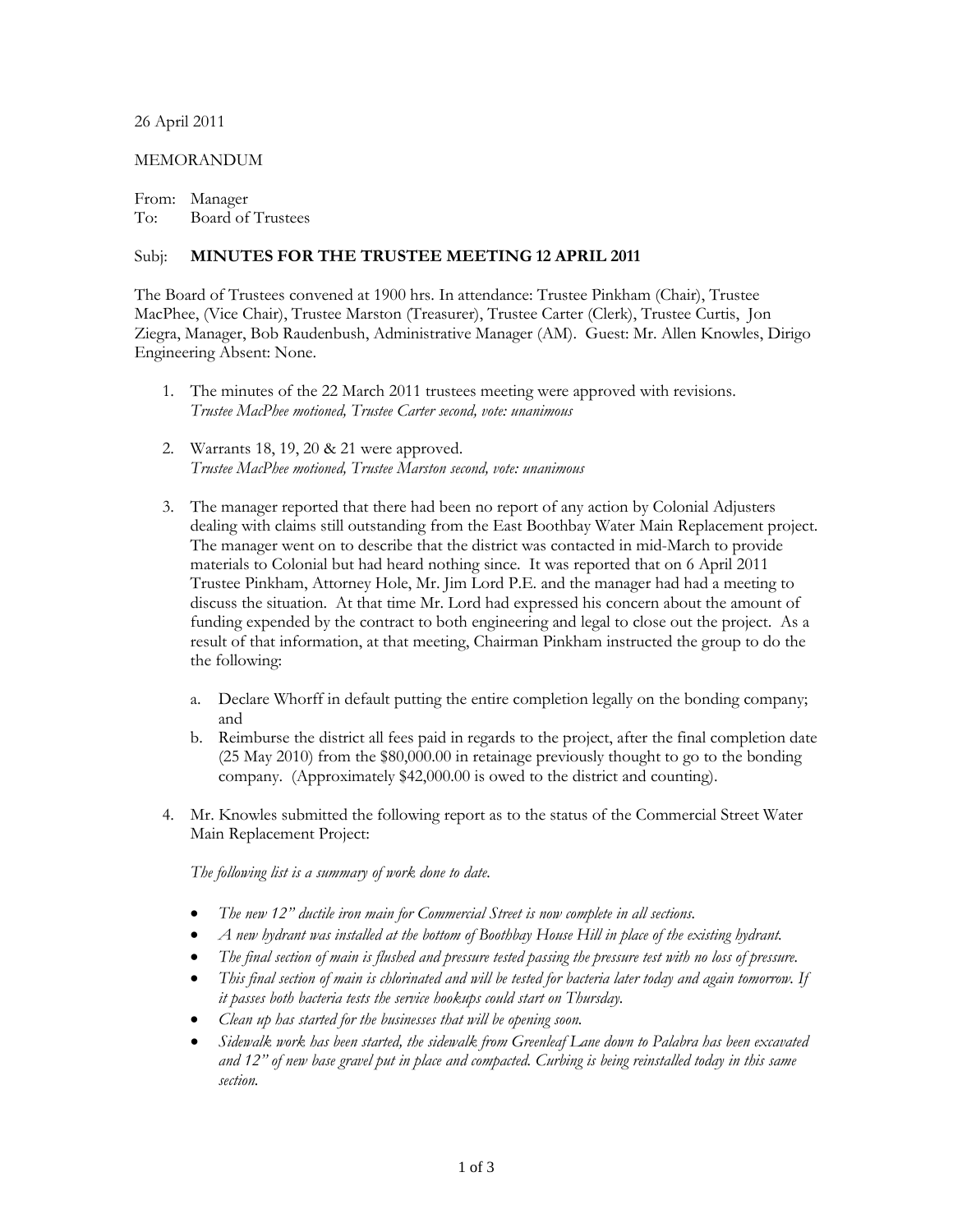• *Berry Concrete should be casting the sidewalk samples very soon. They are waiting for the pattern stamp, which should be in their hands today.*

The manager added that administratively the project remained quiet. On 6 April 2010 construction meeting #13 was conducted where in pay request #3 was approved for \$75,476.54. The manager provided the board with a copy of construction meeting #13 meeting minutes.

- 5. The manager reported no activity during the previous period in regards to the Bigelow Laboratory Project.
- 6. The manager provided the board with the March budget report using the newly developed reporting format. The board indicated that they were satisfied with the format. Nothing looked out of normal at that time.
- 7. The board considered the four rate scenarios provided to them by the manager. After considerable discussion and weighing the pros and cons of each scenario, the board concluded that scenario #1 was the best alternative for the district's rate payers. Alternative one would go into effect as soon as approved by the Maine Public Utilities Commission. For most of the rate payers the minimum would increase an average of 12.01%. The new minimum rate for a year-round 5/8" meter would go from \$65.10 quarter to \$72.92 per quarter with 900 cubic feet allowance. The board also did away with the declining scale for overage opting for a single rate of \$5.46 per 100 cubic feet for overage for both year-round and seasonal customers. For seasonal customers the minimum would increase from \$260.40 to \$291.65 per season with the minimum of 1,800 cubic feet. The board voted to approve this rate increase and instructed the manager to proceed forth with. *Trustee Carter motioned, Trustee Marston second, vote: unanimous*
- 8. The AM reported no safety issues in the previous period.
- 9. The manager provided the board with an update on treatment plant operations. Both filters exterior paint jobs were reported to be complete. The filters were found to be 115 ft<sup>3</sup> short of anthracite media which was ordered and installed during this period. The cost for topping off the filters was approximately \$3,000.00. With the addition of media the dosage for alum has dropped off 28% (13.2 mg/l to 10.3 mg/l) with the same source water. The manager attributed the better filter efficiency, and corresponding savings, to better monitoring of filter media levels.
- 10. The manager reported on distribution division activities an informed the board that the seasonal turn-on had begun. All visible repairs to the 41 miles of seasonal main had been made and flooding the system started at 0700 hr. that morning. The manager explained that the phase of events were to be as follows; flood and flush, chlorinate, intensive flush, zone bacteriological sampling, re-sampling (if necessary) and meter installation. The manager anticipated the system to be ready for meters by 18 April 2011. The goal for the distribution crew was to have the majority of meters set by 22 April 2011.
- 11. The manager reported that he met with the town of Boothbay on 11 April 2011. The town was preparing a proposal for services with regard to source water protection efforts. The scope of services was in response to the recommendations laid out in the source water assessment plan (SWAP). In addition the town was a willing partner for additional 319 grant opportunities which will help the district receive more grant funding.